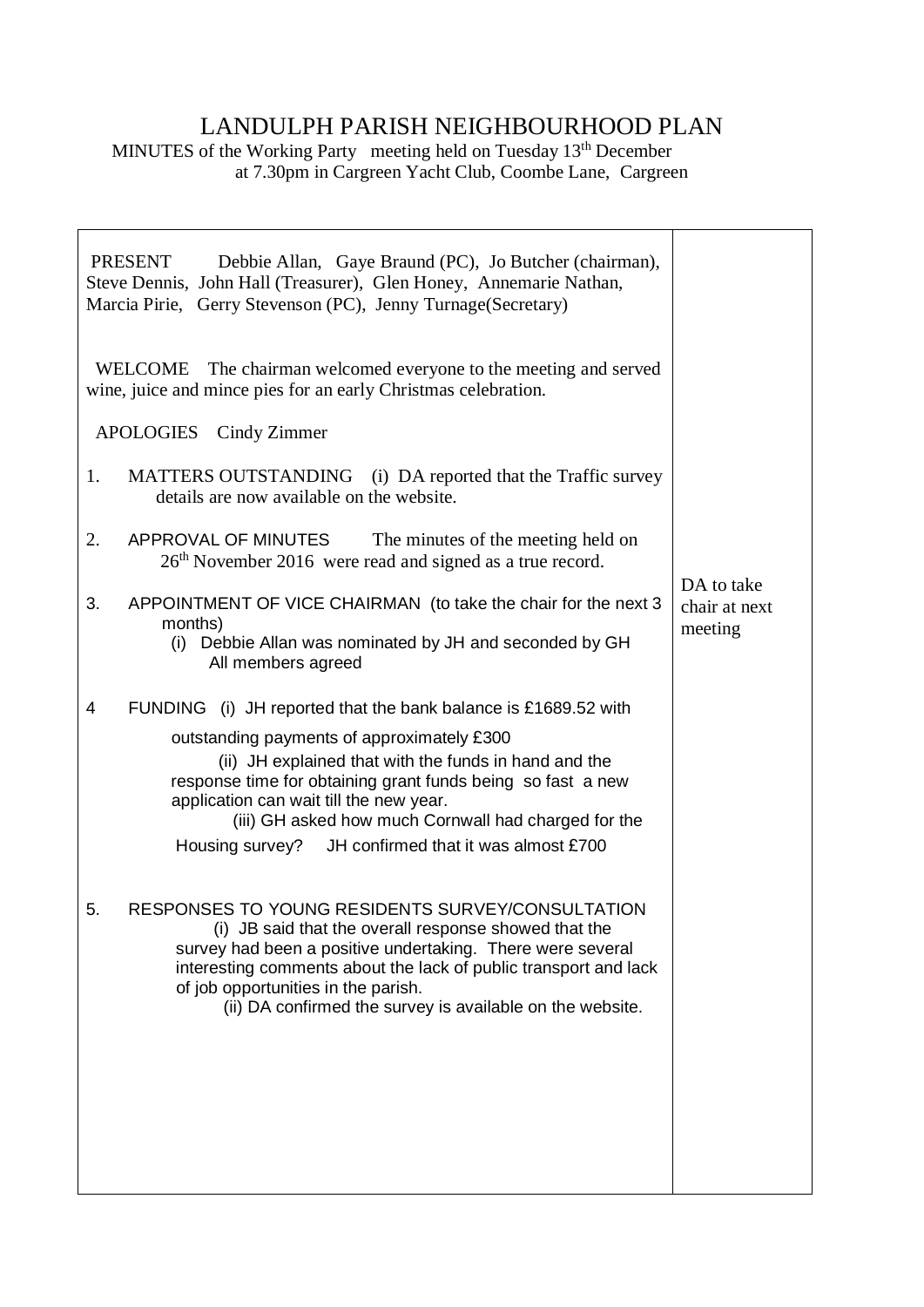| CONSULTATION DOCUMENT The chairman thanked all those who<br>6<br>had helped in hand delivering copies of the questionnaire to<br>every dwelling and business premises in the parish.<br>(i) and (ii) NOMINATE PERSON(S) TO BE<br>RESPONSIBLE FOR COLLECTION/DELIVERY OF<br>QUESTIONNAIRE PAPERS TO DB/TW AND<br>UNDERTAKE LIAISON AND FEEDBACK<br>GH agreed to take this on.<br>DA offered to put an item on Landulph Innit to<br>remind people that collections will be on 15 <sup>th</sup><br>December with final calls on 22 <sup>nd</sup> December.<br>(iii) NOMINATE A LEAD PERSON TO TO REVIEW /<br>REWRITE POLICIES AFTER FEEDBACK FROM<br><b>QUESTIONNAIRE</b><br>DA, JT and JH agreed to work as a team to do<br>this. | GH to collect<br>forms, deliver<br>and liase with<br>DB/TW<br>DA to post on<br>Landulph Innit<br>DA, JH, JT<br>To work on<br>amending<br>policies |
|---------------------------------------------------------------------------------------------------------------------------------------------------------------------------------------------------------------------------------------------------------------------------------------------------------------------------------------------------------------------------------------------------------------------------------------------------------------------------------------------------------------------------------------------------------------------------------------------------------------------------------------------------------------------------------------------------------------------------------|---------------------------------------------------------------------------------------------------------------------------------------------------|
| <b>COLLATING EVIDENCE</b><br>(i) After a brisk discussion around what<br>7.<br>form the final plan should take and what types of<br>evidence should be included and stakeholders<br>contacted, JH offered to look at the problem and<br>report back.<br>(ii) The chair thanked DA for all the work put in<br>updating and entering documents on the website.                                                                                                                                                                                                                                                                                                                                                                    | JH to<br>investigate<br>possible<br>formats.                                                                                                      |
| (i) JB informed the group that Cornwall<br>8<br><b>WRITING THE PLAN</b><br>Neighbourhood Planning (Sarah Furley) had been very<br>helpful indicating where help and advice for policy writing<br>could be obtained.<br>(ii) JB has been in contact with Torpoint Group who are<br>at the same stage and seeking advice.<br>(iii) After some discussion it was agreed that this item be<br>raised again after the feedback from the survey has worked through to<br>amended policies.                                                                                                                                                                                                                                            |                                                                                                                                                   |
| CONSIDER IF WE NEED TO DO A LANDSCAPE ASSESSMENT<br>9<br>(i) JB offered to contact the planning team, Sarah<br>Furley, to clarify the situation.                                                                                                                                                                                                                                                                                                                                                                                                                                                                                                                                                                                |                                                                                                                                                   |
| OUTLINE PLAN FOR THE NEXT THREE MONTHS WORK FOR<br>10.<br>THE COMMITTEE.<br>(i) All collectors to hand questionaires to GH asap.<br>GH to deliver Qs to DB/TW and liaise as needed<br>(ii)<br>(iii) DB/TW to analyse and report<br>DA, JH, JT use feedback from survey to suggest<br>(iv)<br>alterations to policies and report back to group.<br>All to look at other completed plans and advice on<br>(v)<br>website to help the group decide on format and<br>inclusions.<br>Consider all options for writing policies.<br>(vi)                                                                                                                                                                                              | All Collectors to<br>gather Qs to GH<br>GH take Qs to<br>DB/TW<br>DB/TW to make<br>survey report                                                  |